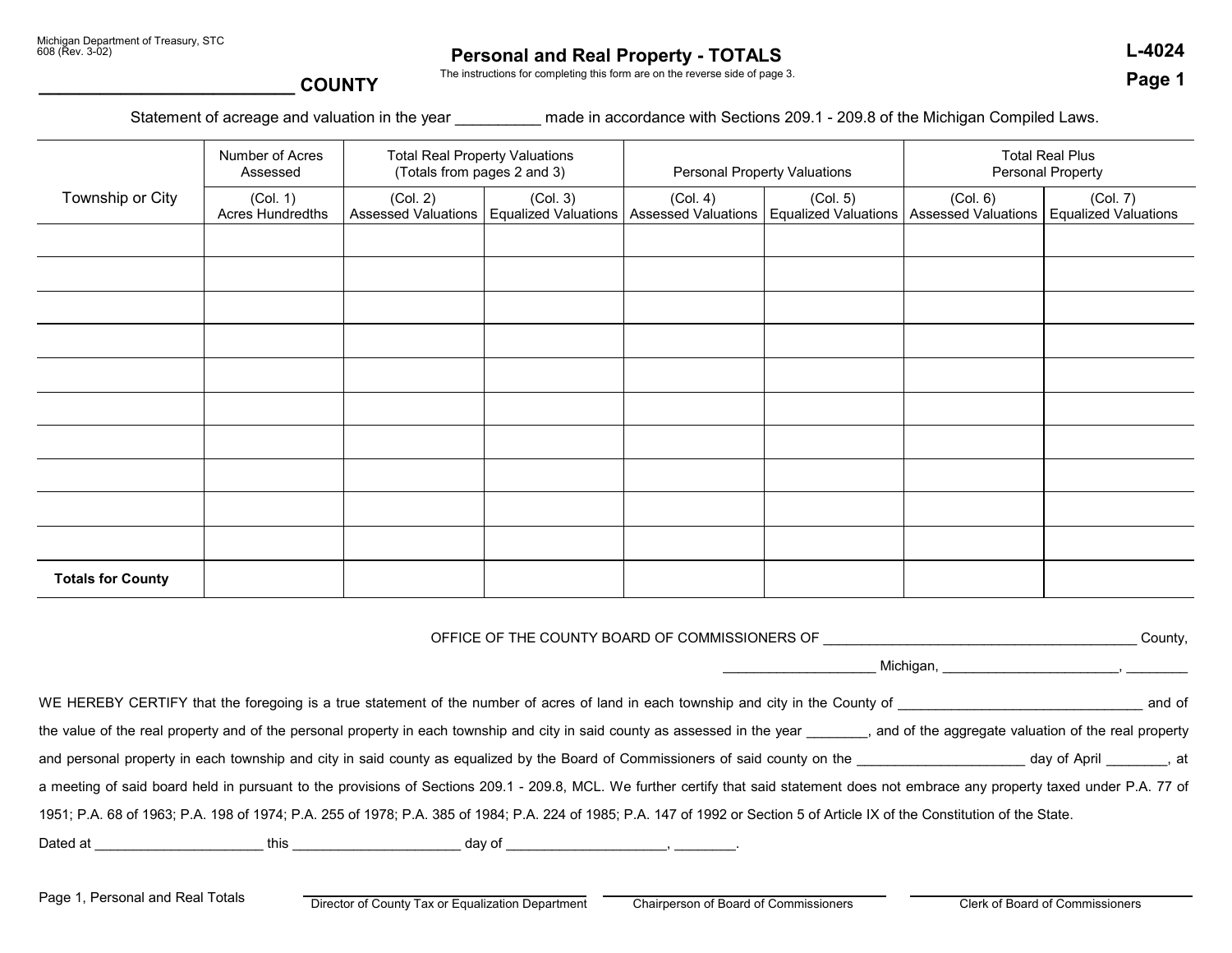## **Equalized Valuations - REAL L-4024**

**Page 2**

#### **\_\_\_\_\_\_\_\_\_\_\_\_\_\_\_\_\_\_\_\_\_\_\_\_\_ COUNTY**

The instructions for completing this form are on the reverse side of page 3.

Statement of acreage and valuation in the year made in accordance with Sections 209.1 - 209.8 of the Michigan Compiled Laws.

|                          | Real Property Equalized by County Board of Commissioners |                        |                        |                         |                            |                           |                                        |
|--------------------------|----------------------------------------------------------|------------------------|------------------------|-------------------------|----------------------------|---------------------------|----------------------------------------|
| Township or City         | (Col. 1)<br>Agricultural                                 | (Col. 2)<br>Commercial | (Col. 3)<br>Industrial | (Col. 4)<br>Residential | (Col. 5)<br>Timber-Cutover | (Col. 6)<br>Developmental | (Col. 7)<br><b>Total Real Property</b> |
|                          |                                                          |                        |                        |                         |                            |                           |                                        |
|                          |                                                          |                        |                        |                         |                            |                           |                                        |
|                          |                                                          |                        |                        |                         |                            |                           |                                        |
|                          |                                                          |                        |                        |                         |                            |                           |                                        |
|                          |                                                          |                        |                        |                         |                            |                           |                                        |
|                          |                                                          |                        |                        |                         |                            |                           |                                        |
|                          |                                                          |                        |                        |                         |                            |                           |                                        |
|                          |                                                          |                        |                        |                         |                            |                           |                                        |
|                          |                                                          |                        |                        |                         |                            |                           |                                        |
|                          |                                                          |                        |                        |                         |                            |                           |                                        |
| <b>Totals for County</b> |                                                          |                        |                        |                         |                            |                           |                                        |

OFFICE OF THE COUNTY BOARD OF COMMISSIONERS OF **Example 20 and Security** County,

\_\_\_\_\_\_\_\_\_\_\_\_\_\_\_\_\_\_\_\_ Michigan, \_\_\_\_\_\_\_\_\_\_\_\_\_\_\_\_\_\_\_\_\_\_\_, \_\_\_\_\_\_\_\_

WE HEREBY CERTIFY that the foregoing is a true statement of the equalized valuations of real property classifications in each township and city in the County of in the year \_\_\_\_\_\_\_\_, as determined by the Board of Commissioners of said county on the \_\_\_\_\_\_\_\_\_\_\_\_\_\_\_\_\_\_\_\_\_\_ day of April \_\_\_\_\_\_\_,

at a meeting of said board held in pursuant to the provisions of Sections 209.1 - 209.8, MCL. We further certify that said statement does not embrace any property taxed under P.A. 77

of 1951; P.A. 68 of 1963; P.A. 198 of 1974; P.A. 255 of 1978; P.A. 385 of 1984; P.A. 224 of 1985; P.A. 147 of 1992 or Section 5 of Article IX of the Constitution of the State.

Dated at \_\_\_\_\_\_\_\_\_\_\_\_\_\_\_\_\_\_\_\_\_\_ this \_\_\_\_\_\_\_\_\_\_\_\_\_\_\_\_\_\_\_\_\_\_ day of \_\_\_\_\_\_\_\_\_\_\_\_\_\_\_\_\_\_\_\_\_, \_\_\_\_\_\_\_\_.

Page 2, Real Property Equalized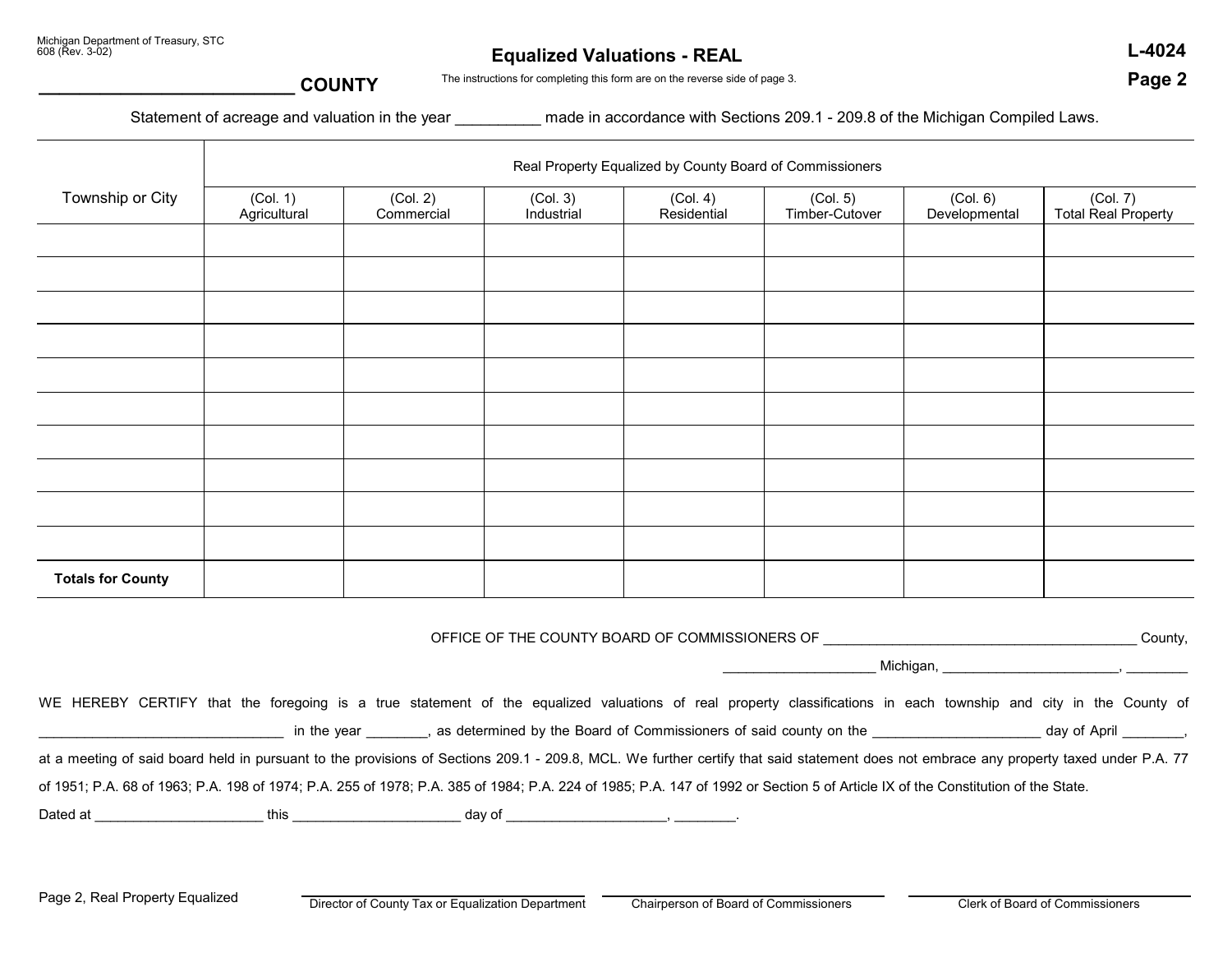### **Assessed Valuations - Real**

 **L-4024 Page 3**

The instructions for completing this form are on the reverse side of page 3.

### **\_\_\_\_\_\_\_\_\_\_\_\_\_\_\_\_\_\_\_\_\_\_\_\_\_ COUNTY**

Statement of acreage and valuation in the year made in accordance with Sections 209.1 - 209.8 of the Michigan Compiled Laws.

|                          | Real Property Assessed Valuations Approved by Boards of Review |                        |                        |                         |                            |                           |                                 |
|--------------------------|----------------------------------------------------------------|------------------------|------------------------|-------------------------|----------------------------|---------------------------|---------------------------------|
| Township or City         | (Col. 1)<br>Agricultural                                       | (Col. 2)<br>Commercial | (Col. 3)<br>Industrial | (Col. 4)<br>Residential | (Col. 5)<br>Timber-Cutover | (Col. 6)<br>Developmental | (Col. 7)<br>Total Real Property |
|                          |                                                                |                        |                        |                         |                            |                           |                                 |
|                          |                                                                |                        |                        |                         |                            |                           |                                 |
|                          |                                                                |                        |                        |                         |                            |                           |                                 |
|                          |                                                                |                        |                        |                         |                            |                           |                                 |
|                          |                                                                |                        |                        |                         |                            |                           |                                 |
|                          |                                                                |                        |                        |                         |                            |                           |                                 |
|                          |                                                                |                        |                        |                         |                            |                           |                                 |
|                          |                                                                |                        |                        |                         |                            |                           |                                 |
|                          |                                                                |                        |                        |                         |                            |                           |                                 |
|                          |                                                                |                        |                        |                         |                            |                           |                                 |
| <b>Totals for County</b> |                                                                |                        |                        |                         |                            |                           |                                 |

OFFICE OF THE COUNTY BOARD OF COMMISSIONERS OF \_\_\_\_\_\_\_\_\_\_\_\_\_\_\_\_\_\_\_\_\_\_\_\_\_\_\_\_\_\_\_\_\_\_\_\_\_\_\_\_\_ County,

Michigan, \_\_\_\_\_\_\_\_\_\_\_\_\_\_\_\_\_\_\_\_\_\_\_\_\_\_\_\_, \_\_\_\_

| WE HEREBY CERTIFY that the foregoing is a true statement of the assessed valuations of real property classifications in each township and city in the County of                      |              |        |
|--------------------------------------------------------------------------------------------------------------------------------------------------------------------------------------|--------------|--------|
| as determined by the Board of Commissioners of said county on the<br>in the year                                                                                                     | day of April | . at a |
| meeting of said board held in pursuant to the provisions of Sections 209.1 - 209.8, MCL. We further certify that said statement does not embrace any property taxed under P.A. 77 of |              |        |
| 1951; P.A. 68 of 1963; P.A. 198 of 1974; P.A. 255 of 1978; P.A. 385 of 1984; P.A. 224 of 1985; P.A. 147 of 1992 or Section 5 of Article IX of the Constitution of the State.         |              |        |

Dated at \_\_\_\_\_\_\_\_\_\_\_\_\_\_\_\_\_\_\_\_\_\_ this \_\_\_\_\_\_\_\_\_\_\_\_\_\_\_\_\_\_\_\_\_\_ day of \_\_\_\_\_\_\_\_\_\_\_\_\_\_\_\_\_\_\_\_\_, \_\_\_\_\_\_\_\_.